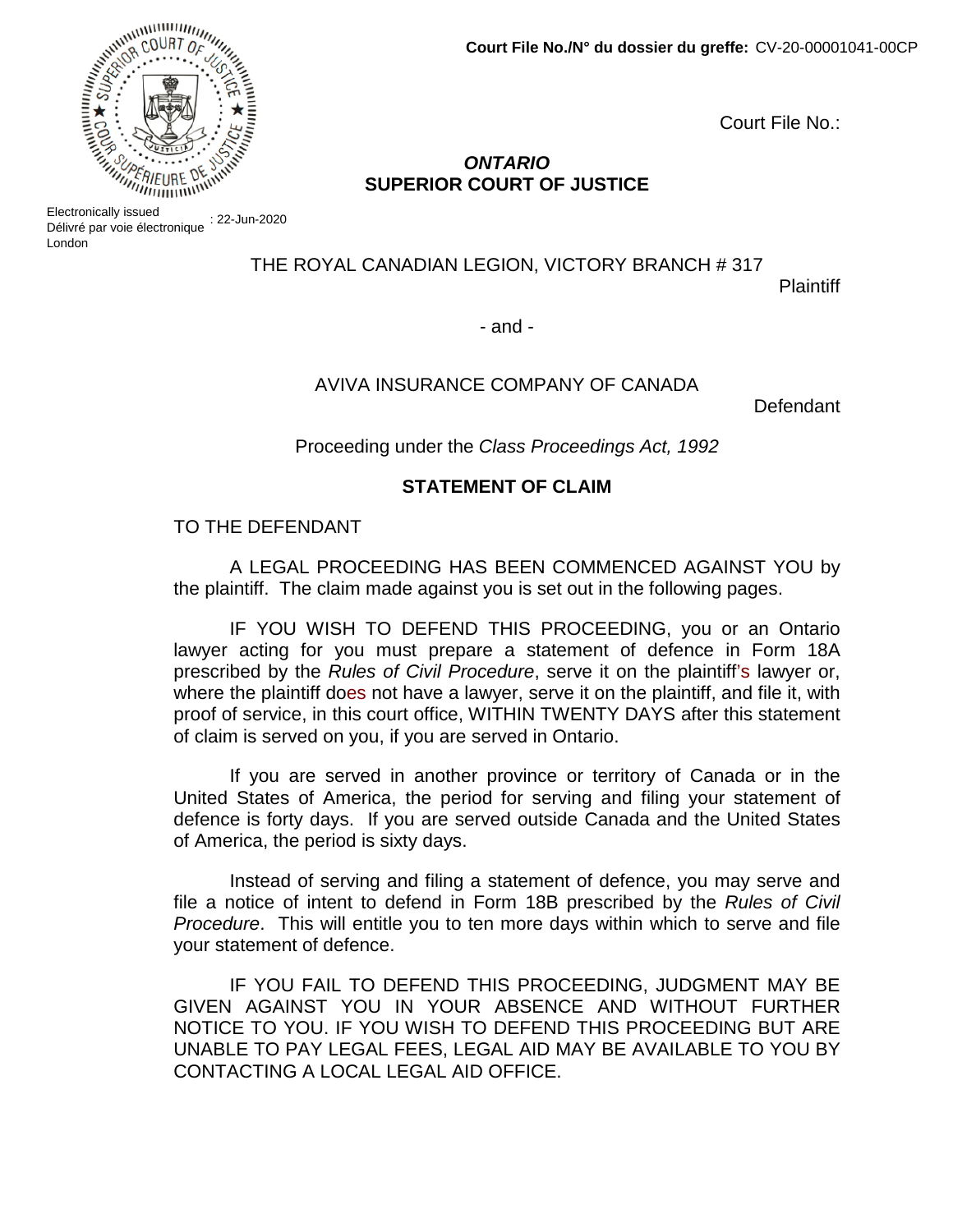TAKE NOTICE: THIS ACTION WILL AUTOMATICALLY BE DISMISSED if it has not been set down for trial or terminated by any means within five years after the action was commenced unless otherwise ordered by the court.

Date: June , 2020 **Issued by** 

Local registrar

Address of 80 Dundas Street court office London ON N6A 6A3

TO: **Aviva Insurance Company of Canada** 10 Aviva Way Suite #100 Markham, ON L6G 0G1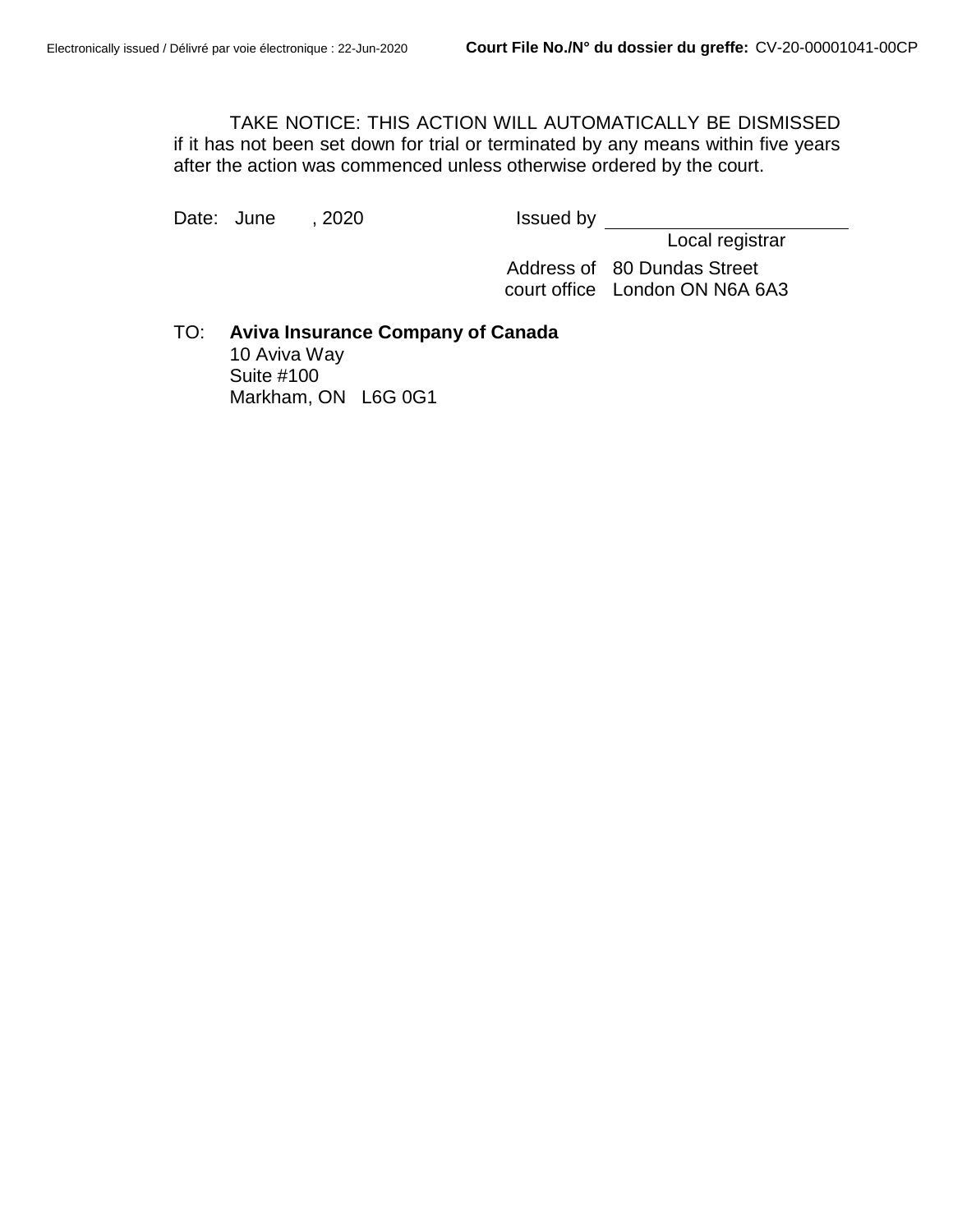## **CLAIM**

- 1. The plaintiff claims on its own behalf and on behalf of the other members of the class as described below:
	- (a) an order pursuant to the provisions of the *Class Proceeding Act,* 1992 S.O. 1992, c. 6, certifying this action as a class proceeding and appointing the plaintiffs as representative plaintiff of a class of persons (hereinafter the "Class") described as follows:

"All persons natural, or corporate, carrying on operations as branches of The Royal Canadian Legion across Canada (except British Columbia) who were insured by Aviva Insurance Company of Canada ("Aviva") under a Commercial Insurance Policy issued by Aviva on behalf of The Royal Canadian Legions, pursuant to the PIB Provincial Command Insurance Program, whose businesses were restricted as a result of a mandatory Closure Order made by the Province of Ontario on March 23, 2020,and similar Closure Orders made in all provinces and territories in Canada, and were denied coverage for Business Income-Actual Loss Sustained (Form 912000-01)"

- (b) a declaration that the loss of business income caused by the mandatory Closure Orders (the "Closure Orders") are covered under the Business Income Actual Loss Insurance (Form 912000- 01) issued by the Defendant to Class Members;
- (c) payment to the plaintiff and Class members in accordance with the insurance policy issued by the defendant;
- (d) a declaration that the defendants breached their contract with the plaintiff and Class members in denying coverage;
- (e) damages for breach of contract for the failure to pay insurance proceeds under a Policy of insurance in the amount of \$20,000,000.00 including loss of business income and accountants' fees;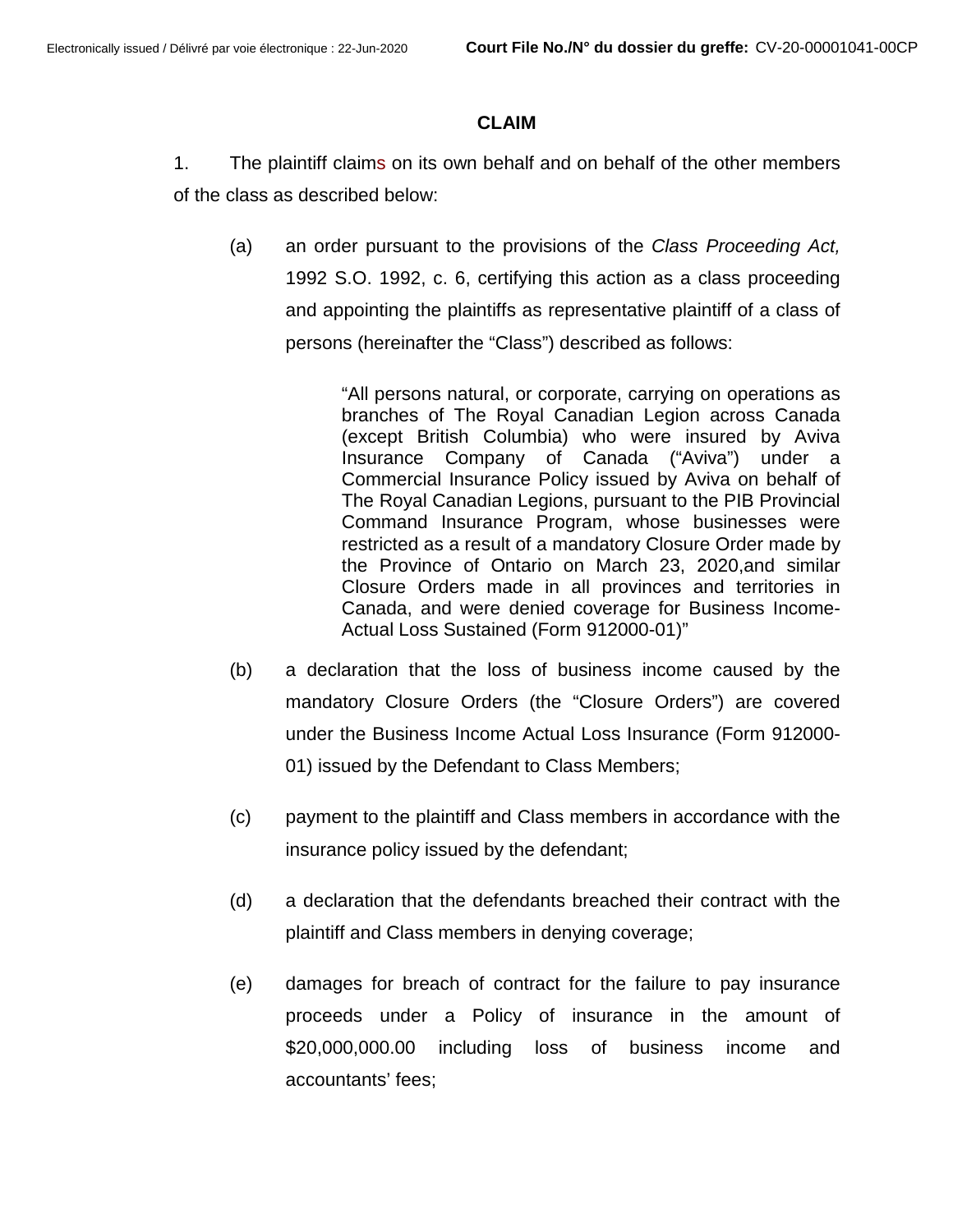- (f) interest on the aforesaid sum in accordance with the provisions of the *Courts of Justice Act,* R.S.O. 1990, c. C.43, as amended, or at common law, on a compounded basis or otherwise;
- (g) the costs of this action on a full indemnity basis and, pursuant to s. 26(g) of the *Class Proceeding Act, 1992,* the costs associated with publication of any and all court-ordered notice to the class and/or costs associated with the administration of any court approved plan of distribution redirecting amounts recovered in the action to Class members; and
- (h) such further and other relief as the plaintiff may request and this Honourable Court may deem just and appropriate.

# **The Parties**

2. The plaintiff, The Royal Canadian Legion, Victory Branch # 317 (hereinafter referred to as "the plaintiff"), is a Local Branch of The Royal Canadian Legion, a not for profit corporation, carrying on operations usual to a Legion at the insured premises located at 311 Oakland Avenue, in London, Ontario.

3. The defendant, Aviva Insurance Company of Canada (hereinafter "Aviva"), is a corporation having its headquarters in the province of Ontario and carrying on business throughout Canada as property and casualty insurers. At all material times, the plaintiff and Class members held an insurance policy through Aviva.

## **The Insurance Policy**

4. Specifically, the plaintiff and Class members were insured under an insurance policy program underwritten by Aviva as *the PIB Provincial Command Insurance Program* (hereinafter referred to as the "Policy"). At all material times,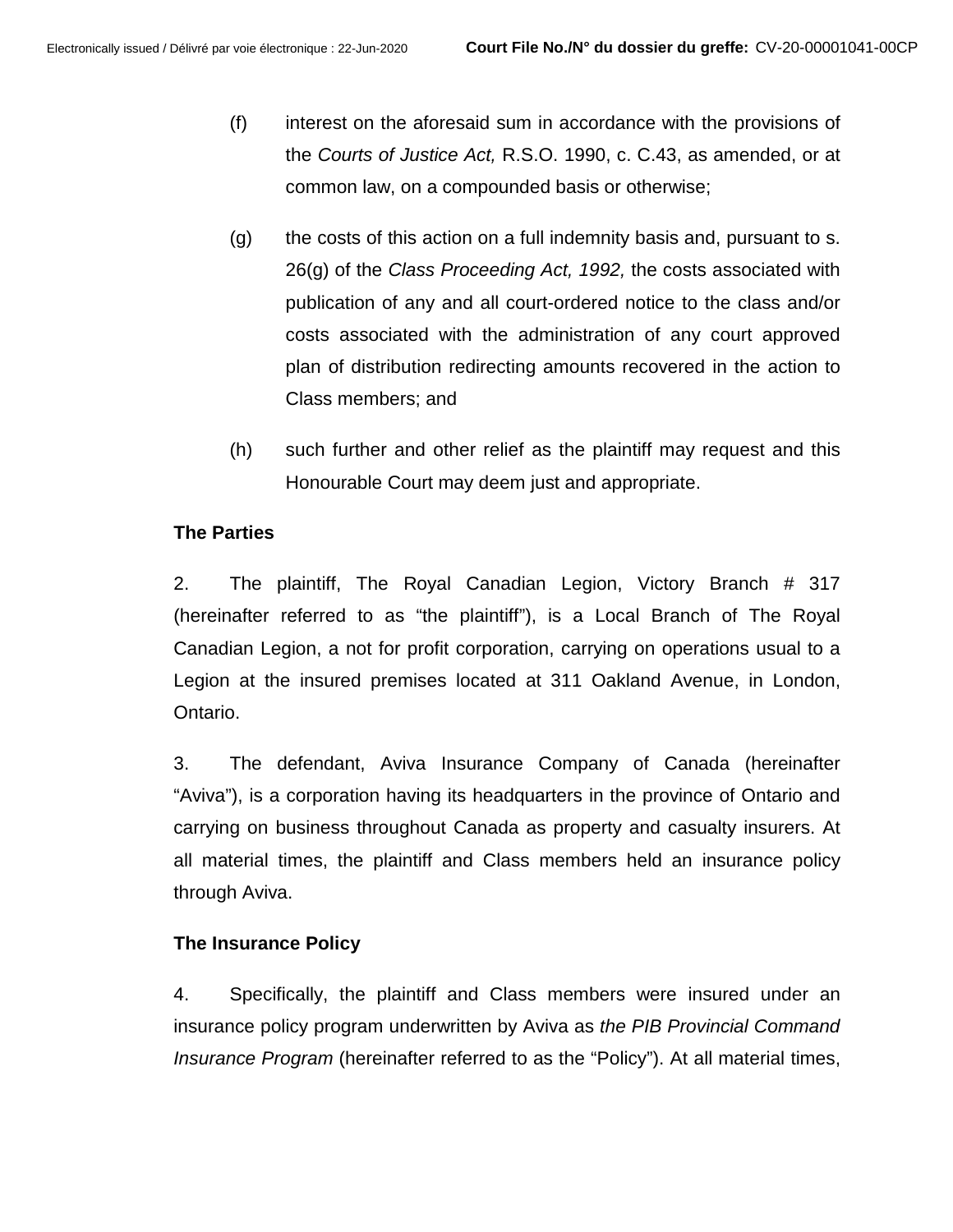the plaintiff and Class members were insured and were entitled to make a claim under the policy.

5. In particular, at all material times, the plaintiff was insured pursuant to a valid policy of insurance, bearing policy number 81699054, with the named insured identified as The Royal Canadian Legion Branch No. 317 and The Ladies Auxiliary.

6. The Policy provides various coverages for losses suffered during the policy period. The Policy covers, among other things, property damage issues, general liability and certain business income losses. The Policy expressly provides for loss of business income coverage, including supplemental Restricted Access coverage and accountants fees.

7. The Restricted Access provision provides:

*a.* This form insures the actual loss of *"business income*" sustained by the Insured caused by the interruption of the "*business*" at the *premises* when ingress to or egress from the "premises" is restricted in whole or in part:

**(ii)(a)** by order of civil authority resulting from any of the following occurrences:

**(2)** an outbreak of a contagious or infectious disease that is required by law to be reported to government authorities.

#### **Loss of Business Income / Accountants' Fees**

8. The plaintiff and Class members understood the insurance they purchased from Aviva included a form of loss of business income coverage triggered by an outbreak of a contagious or infectious disease. The plaintiffs and Class members were insured for losses incurred for a maximum period of 30 days while access to their premise was restricted, due to a forced shut down of their operations, caused by the Closure Orders. Further, the plaintiff and Class members were insured for accountants' fees for producing particulars of details of their loss under the coverage.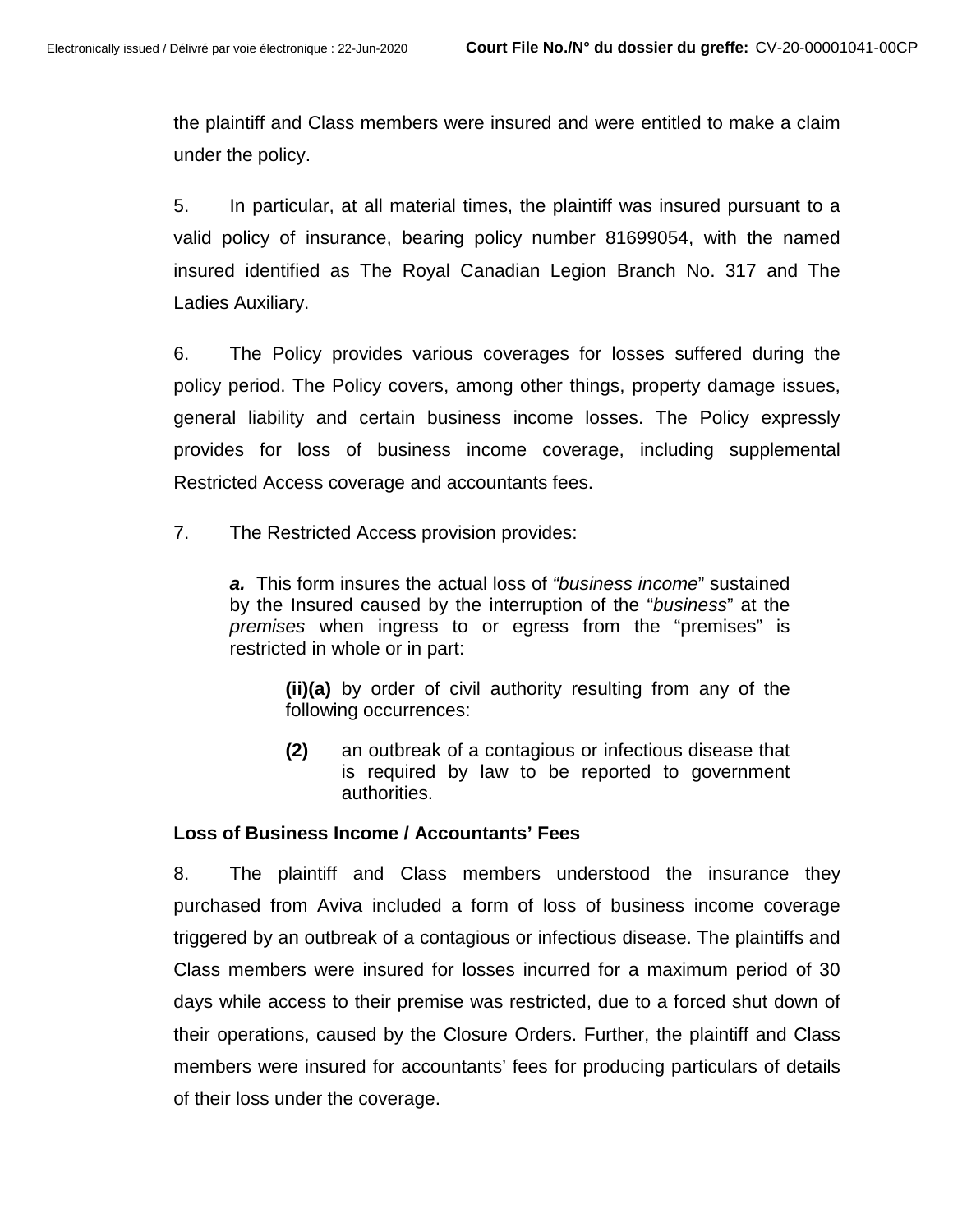9. On March 17, 2020, the province of Ontario declared a provincial state of emergency to help contain the spread of the COVID-19 outbreak. The province declared that the outbreak of COVID-19, a communicable disease, constituted a danger of major proportions that could result in serious harm to persons. Similar emergency declarations were made across Canada.

10. Diseases of public health significance and communicable diseases, including COVID-19, must be reported to government authorities.

11. On March 23, 2020, pursuant to the Closure Order, the province of Ontario ordered the mandatory closure of all places of non-essential business as of March 24, 2020 to help protect the health and safety of the people of Ontario in response to the COVID-19 outbreak. Similar Closure Orders were made in every Province and Territory in the country.

12. As a result of these Closure Orders, all Class members were ordered to close their places of business. These Orders were subsequently extended.

13. As a result of the outbreak of COVID-19, many businesses, including but not limited to the Royal Canadian Legion, were declared by the government as non-essential and had to close or restrict their business.

14. The plaintiff and Class members' insured properties were affected. In accordance with the Closure Orders made due to the COVID-19 outbreak, the plaintiff and Class members closed the doors to their places of business. Access to and from the Legions was completely restricted by the government ordered shutdown. The Legions could not operate their food and beverage operations or any other aspect of their business. Patrons were restricted from attending the premises. As a result, the plaintiff and Class members sustained a loss of business income.

#### **Denial of Coverage**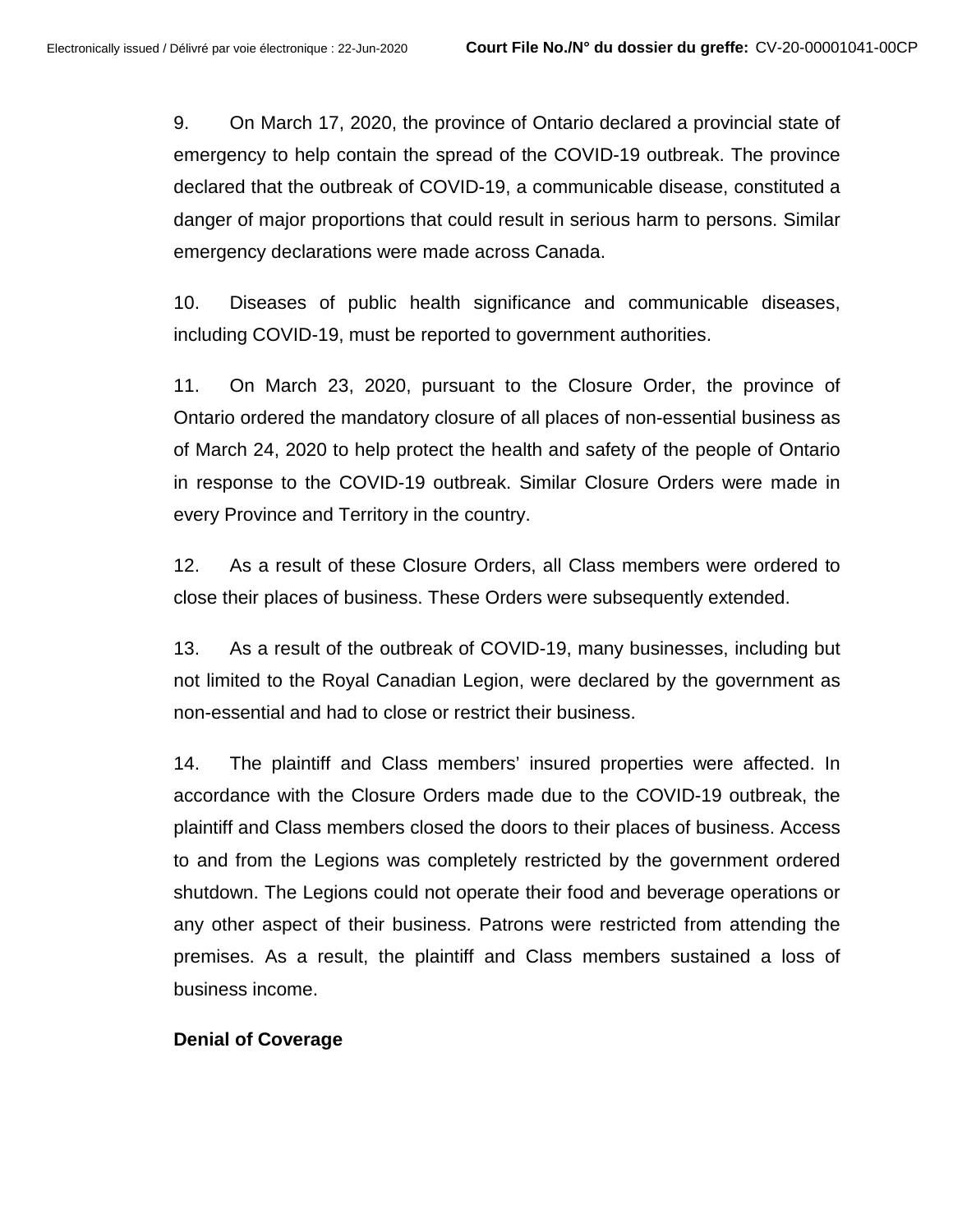15. The mandatory shutdowns which occurred in every province and territory, have extended beyond the maximum 30 day coverage period. The plaintiff subsequently made an insurance claim to Aviva for business income insurance, in accordance with the Policy.

16. Aviva has denied coverage to the plaintiff, despite the fact that the plaintiff is covered for this type of loss. On May 8, 2020, in an email, Aviva outlined the reasoning behind their denial of coverage. Aviva is interpreting the coverage as not applying to an outbreak that is a pandemic.

17. The denial has been made on the basis of contractual interpretation, and not based on factors relating to the eligibility of any individual claimant. The plaintiff and Class members were insured pursuant to an identical policy, with identical language. The plaintiff and Class members were ordered to shut down due to the outbreak of COVID-19, as they are not considered essential services. The plaintiff and Class members' businesses have been closed for more than the 30 day coverage period afforded under the policy.

## **Breach of Contract**

18. The plaintiff pleads that the defendant is contractually obligated to compensate the plaintiff and Class members for any loss or damages referred to in the Policy, and that by failing to do so, the defendant has breached the corresponding contractual obligation owed to the plaintiff and Class members under the Policy.

19. The plaintiff and Class members paid premiums for loss of business income insurance including Supplemental Restricted Access coverage in the expectation that the defendant would honour its contractual obligations in good faith. The Closure Orders made, due to the COVID-19 outbreak, resulted in the mandatory restriction of access to their business premises. The plaintiff and Class members have suffered an ongoing loss of business income.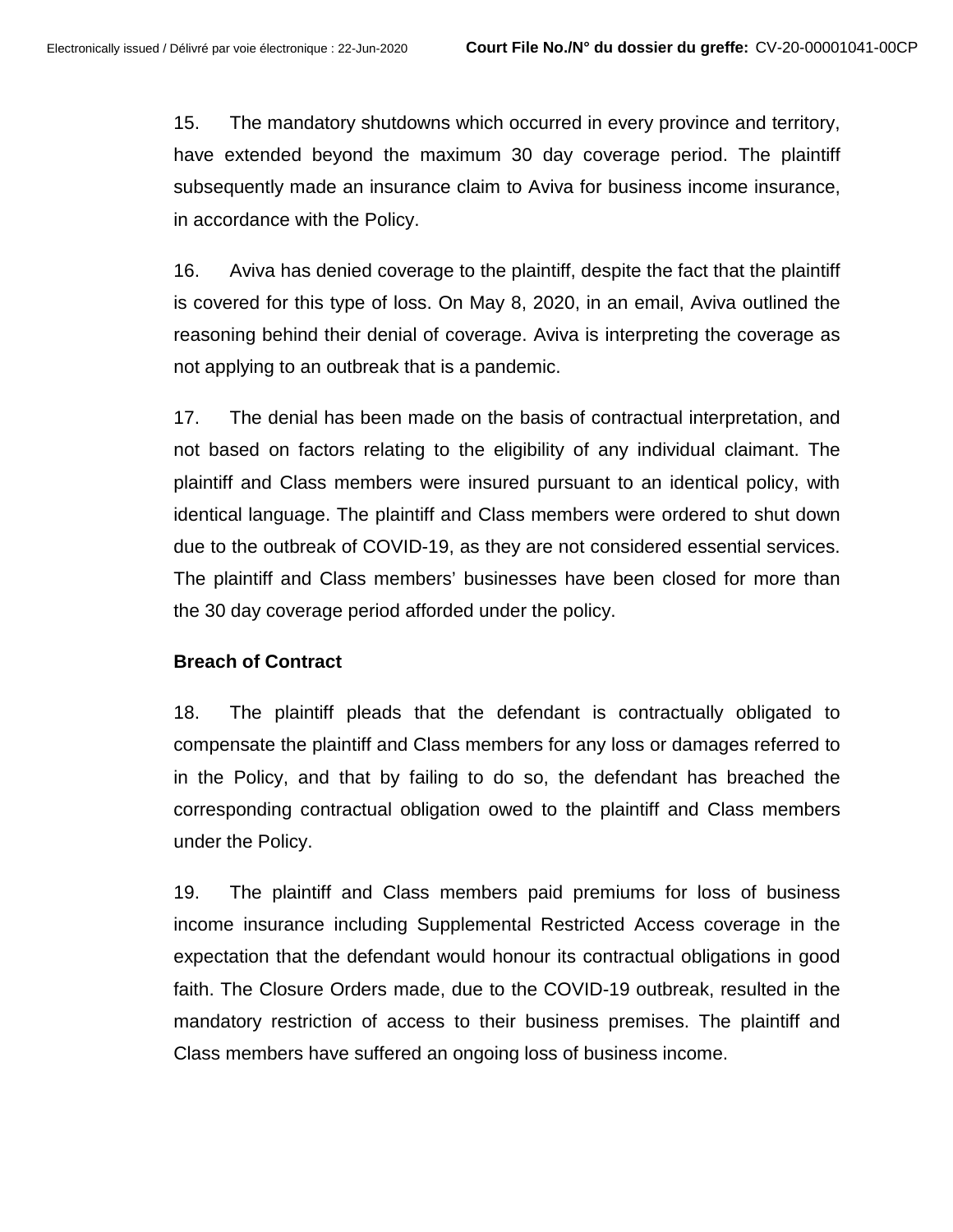20. By refusing to honour its contractual obligations the defendant has failed to deliver the peace of mind that the plaintiff and Class members relied upon when they paid for insurance.

#### **Damages**

21. As a result of the breach of contract by the defendants, the plaintiff and Class members have suffered and will continue to suffer damages, including loss of business income and accountants' fees for producing particulars or details of their losses.

22. The plaintiff is entitled to claim damages on behalf of all Class members.

## **Certification**

23. The plaintiff pleads that the within action meets the criteria for certification as a class proceeding in accordance with s. 5 of the *Class Proceedings Act, 1992, supra.* Without limiting the generality of the foregoing:

- (a) the statement of claim herein discloses a cause of action;
- (b) there is an identifiable class or subclass of two or more persons that would be represented by the representative plaintiffs;
- (c) the claims of the Class members raise common issues of fact and/or law;
- (d) a class proceeding would be the preferable procedure for the resolution of the common issues; and
- (e) the plaintiff would fairly and adequately represent the interests of the class or subclass as representative plaintiffs, does not have an interest in conflict with other Class members in respect of the common issues, and in due course will produce a plan for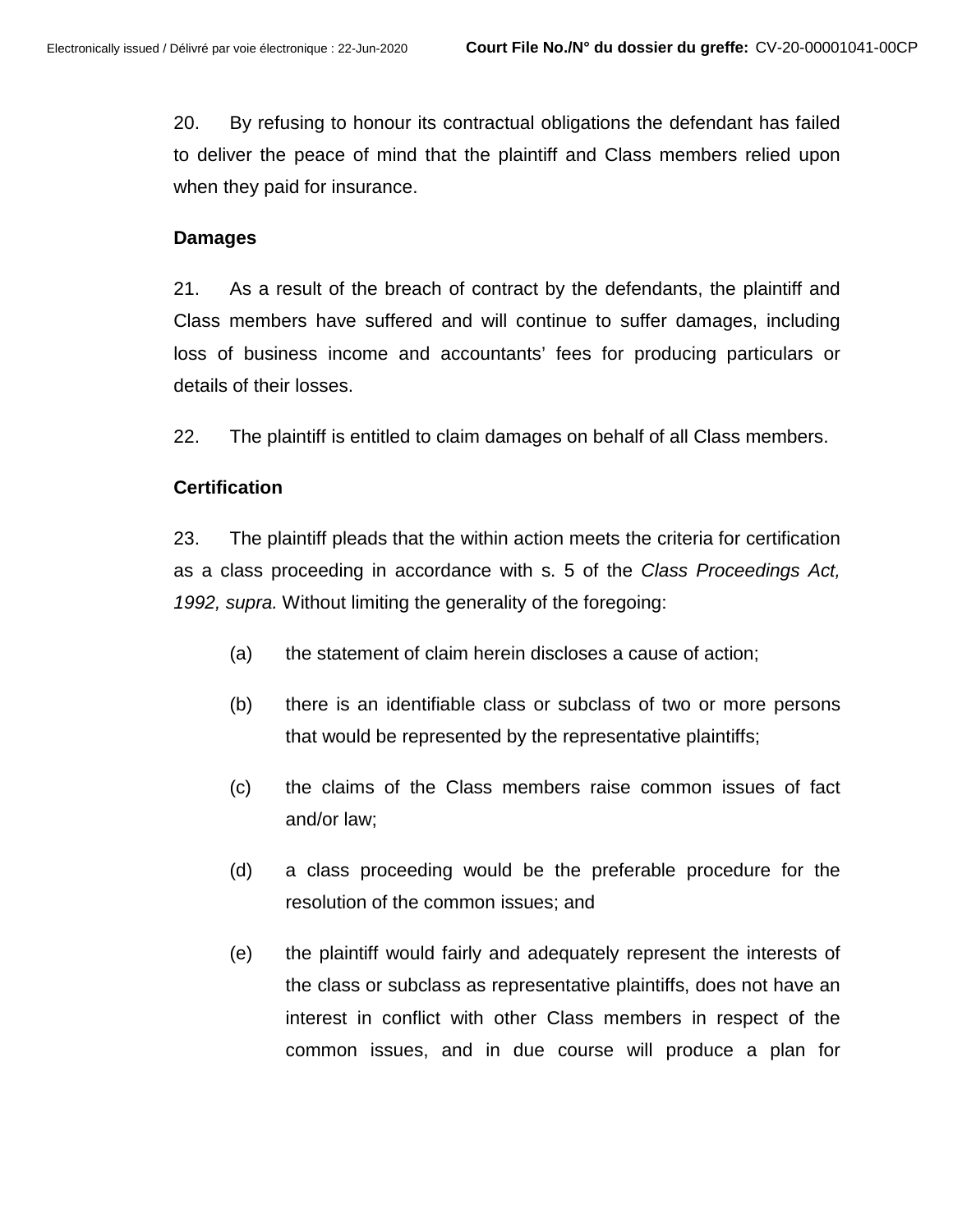advancing the proceeding on behalf of the Class, (including procedures for court ordered notice).

24. The plaintiff pleads that the within action meets all of the requirements of the *Class Proceeding Act, 1992, supra.*

25. The plaintiff proposes that this action be tried in the City of London.

June 22, 2020 LERNERS LLP

85 Dufferin Ave. P.O Box 2335 London, Ontario N6A 4G4

## **Kevin L. Ross**

LS#: 24549R kross@lerners.ca Tel: 519.640.6315 Fax: 519.932.3315

#### **Peter W. Kryworuk**

LS#: 24513N pkryworuk@lerners.ca Tel: 519.640.6317 Fax: 519.932.3317

### **Anthony J. Bedard**

LS#: 28920A abedard@lerners.ca Tel: 519.640.6337 Fax: 519.932.3337

#### **Jacqueline M. Palef**

LS#: 75194B jpalef@lerners.ca Tel:416.601.2387 Fax: 416.867.2423

Lawyers for the Plaintiff